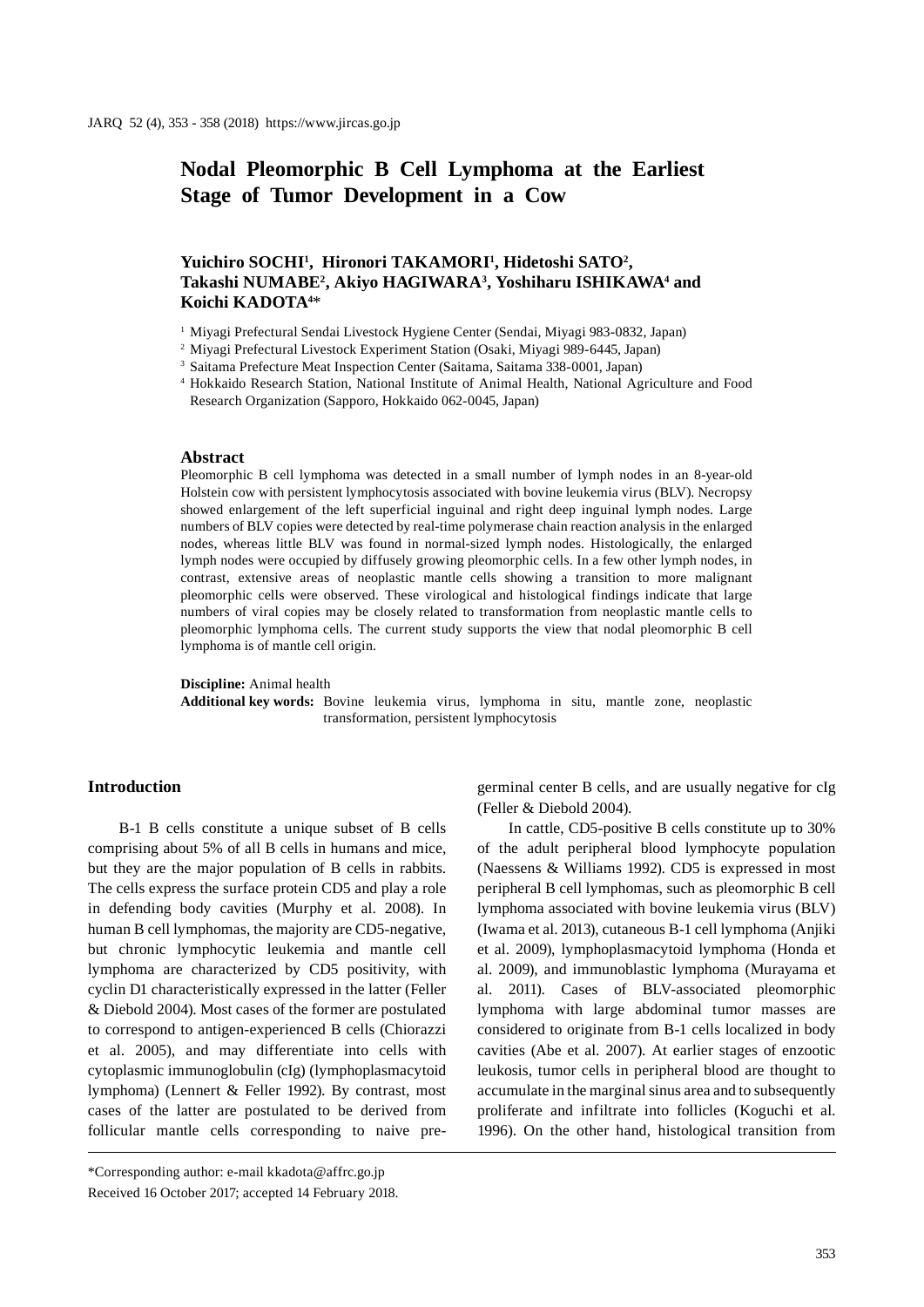#### Y. Sochi et al.

mantle cell lymphoma to pleomorphic B cell lymphoma has been observed, suggesting that mantle cells are the normal counterpart of nodal pleomorphic lymphoma (Hagiwara et al. 2018). The current study reports a case of nodal pleomorphic B cell lymphoma, in which only a few lymph nodes were replaced by diffusely growing pleomorphic cells and had a high number of BLV copies. Its precursor lesions, which were observed in some other lymph nodes with lower numbers of copies and which consisted of extensively proliferating mantle cells, support the view that the postulated normal counterpart of nodal pleomorphic lymphoma is a peripheral B cell of the mantle zone.

# **Materials and methods**

# **1. Animal**

Antibodies to BLV were detected by enzyme-linked immunosorbent assay using a commercially available kit (JNC Inc., Tokyo, Japan) in a 6-year-old Holstein cow (white blood cell count [WBC],  $23,300/\mu$ ] with  $85\%$ lymphocytes). At the age of 8 years, this cow was euthanized because of persistent lymphocytosis (WBC,  $21,000/\mu$ l with 78% lymphocytes).

# **2. Molecular examination**

DNA obtained from blood and various lymphatic and nonlymphatic tissues was analyzed by real-time polymerase chain reaction (PCR) using a Cycleave PCR BLV detection kit (Takara Bio, Shiga, Japan) (Kanno et al. 2014).

# **3. Histological and immunohistochemical examinations**

Tissues from various organs were fixed in 10% buffered formalin, embedded in paraffin, sectioned at 4 μm, and stained with hematoxylin and eosin (HE). Representative sections were selected and stained for immunohistochemistry using the streptavidin-biotin immunoperoxidase (SAB) method with a commercially available Histofine kit (Nichirei, Tokyo, Japan). The primary antibodies utilized were rabbit polyclonals to human CD20 (prediluted; Spring Bioscience, Pleasanton, USA), human κ light chain, human λ light chain (prediluted; Fitzgerald, Acton, USA), human CD5 (1:400; Pierce Biotechnology, Rockford, USA), human CD3 (1:50; Dako A/S, Glostrup, Denmark), human cyclin D1 (prediluted; Lab Vision, Fremont, USA) and human Ki-67 (1:200; Abcam, Cambridge, UK), and mouse monoclonals to human CD79a, HM57 (1:25; Dako A/S) and proliferating cell nuclear antigen (PCNA), PC10 (prediluted; BioGenex, San Ramon, USA). Antigen

retrieval was by enzymatic digestion with 0.05% pepsin at 37°C for 25 minutes (CD3), or microwave heating in 10 mM citrate buffer, pH 6.0 at 90°C for 9 minutes (CD5, cyclin D1, Ki-67, CD79a, PCNA).

# **Results**

# **1. Gross pathology**

The left superficial inguinal and right deep inguinal lymph nodes were enlarged, and the former was hemorrhagic and necrotic. The right superficial cervical lymph node was slightly enlarged. No abnormalities were found in the other organs examined.

# **2. Molecular findings**

The number of BLV copies in lymphohematopoietic tissues is presented in Table 1, and was 3,698, 95 and 20 copies/100 ng DNA in peripheral white blood cells, lungs, and liver, respectively. At the age of 6 years, the BLV copy number was 27,530 copies/100 ng DNA in peripheral white blood cells.

# **3. Histological and immunohistochemical findings**

On histological examination, the left superficial inguinal lymph node was almost entirely replaced by diffusely growing pleomorphic cells (Fig. 1A), accompanied by widespread necrosis and hemorrhage. The right deep inguinal lymph node was also severely affected, but lymphatic tissues with proliferation of neoplastic mantle cells were still present. The right axillary lymph node was moderately affected by pleomorphic cells. In the lymph node of the left paralumbar fossa and the left and right superficial cervical lymph nodes, lymphoid follicles replaced by neoplastic mantle cells with varying pleomorphism tended to fuse with each other to form extensive sheetlike lesions (Fig. 1B). In addition, transition from neoplastic mantle cells to pleomorphic cells was observed in or near marginal sinuses (Figs. 1B, 1C). Similar proliferation of neoplastic mantle cells was observed in the ruminal, right superficial inguinal, and renal lymph nodes, but the pleomorphism of mantle cells was mild and no discrete transition to pleomorphic cells was detected. Mantle zones were expanded in some lymphatic follicles of the left subiliac, right mandibular, jejunal and popliteal lymph nodes. The frequencies of proliferating mantle cells and malignant pleomorphic cells are listed in Table 1.

Cytologically, diffusely growing pleomorphic cells, which predominated in a few lymph nodes, markedly varied in size and had round, oval or irregular nuclei with slightly condensed chromatin and sometimes prominent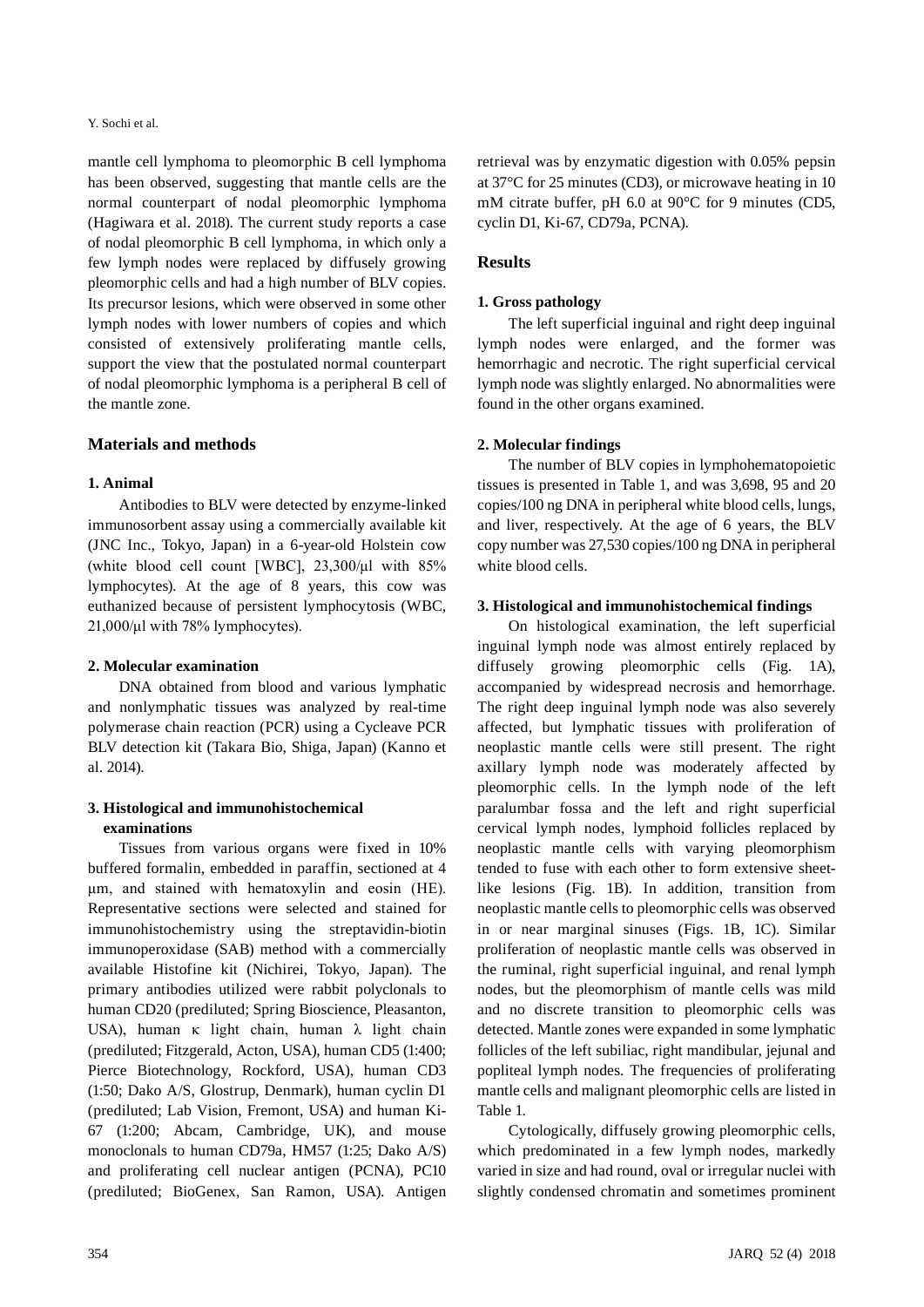nucleoli. Many of the cells had relatively narrow cytoplasmic bands (Fig. 1A). In the lymph node of the left paralumbar fossa and the superficial cervical lymph nodes, neoplastic mantle cells effacing the structure of lymphoid follicles were medium in size and characterized by round to elongated nuclei, faintly condensed chromatin, inconspicuous nucleoli and abundant cytoplasm (Fig. 1D). In deeper sites of mantle cell lesions, the predominant cells tended to be moderate in size with round or ovoid nuclei with slightly condensed chromatin and small- to medium-sized nucleoli and scanty cytoplasm, but larger cells with medium-sized nucleoli and abundant cytoplasm were admixed with them (Fig. 1E). Mitotic figures were seen occasionally in lesions of diffuse pleomorphic B cell lymphoma, and occasionally or rarely in areas of neoplastic mantle cells. Immunohistochemically, diffusely proliferating pleomorphic cells and neoplastic mantle cells expressed CD20 (Fig. 2A) and CD79a, and rarely expressed CD5 and cyclin D1 (data not shown). The former cells stained intensely for PCNA (Fig. 2B) and Ki-67 (data not shown), whereas the majority of the latter stained more weakly. CD3 and immunoglobulin light chains were negative in both tumor cell types.

In cattle, pleomorphic B cell lymphoma is

Sternal bone marrow 3

**Discussion**

Early Stage Pleomorphic Lymphoma in a Cow

characterized by cytological pleomorphism and atypia, and is associated with BLV infection (Murayama et al. 2011, Iwama et al. 2013, Hagiwara et al. 2014). In the present case, similar cytological characteristics were observed in the left superficial and right deep inguinal lymph nodes, and a diagnosis of pleomorphic B cell lymphoma was made. In some other lymph nodes, lymphoid follicles had become greatly enlarged and were frequently fused with each other to form large solid sheets, composed of mantle cells with various degrees of pleomorphism. In spite of such a growth pattern, the majority were weakly positive for cell proliferation markers (PCNA and Ki-67), and were reminiscent of cells in a precancerous condition. However, their immediate transition to diffusely growing large pleomorphic cells in marginal sinuses implies that these mantle cell lesions should be regarded as a "lymphoma in situ." In humans, cyclin D1-positive B cells are found in the mantle zones of reactive lymphoid follicles. This condition has been designated "in situ mantle cell lymphoma," and is considered a very early stage of mantle cell lymphoma or even a preneoplastic state (Hsu et al. 2014).

The current case and cases of mantle cell lymphoma (Hagiwara et al. 2018), in which histological progression to pleomorphic B cell lymphoma appeared to occur not only toward the outside but also within mantle cell lesions, support the view that BLV-associated nodal

| Lymph nodes or other organs  | BLV copies/100 ng DNA | Pleomorphic cells | Proliferating mantle cells |
|------------------------------|-----------------------|-------------------|----------------------------|
| Right deep inguinal          | 5,994                 | $^{+++}$          | $^{+}$                     |
| Left superficial inguinal    | 4,620                 | $^{+++}$          |                            |
| Right axillary               | 1,179                 | $++$              | $+$                        |
| Of the left paralumbar fossa | 471                   | $+$               | $+++$                      |
| Right superficial cervical   | 267                   | $+$               | $+++$                      |
| Left superficial cervical    | 240                   | $^{+}$            | $^{+++}$                   |
| Ruminal                      | 476                   |                   | $++$                       |
| Right superficial inguinal   | 464                   |                   | $++$                       |
| Renal                        | 297                   |                   | $++$                       |
| Left subiliac                | 134                   |                   | $+$                        |
| Right mandibular             | 87                    |                   | $\! +$                     |
| Jejunal                      | 63                    |                   | $\! +$                     |
| Popliteal                    | 52                    |                   | $+$                        |
| Spleen                       | 245                   |                   |                            |
| Palatine tonsil              | 61                    |                   |                            |
| Thymus                       | 3                     |                   |                            |
|                              |                       |                   |                            |

**Table 1. Number of BLV copies and frequency of pleomorphic cells and mantle cells**

+++: always or usually present; ++: frequently present; +: occasionally present; –: rarely present or absent.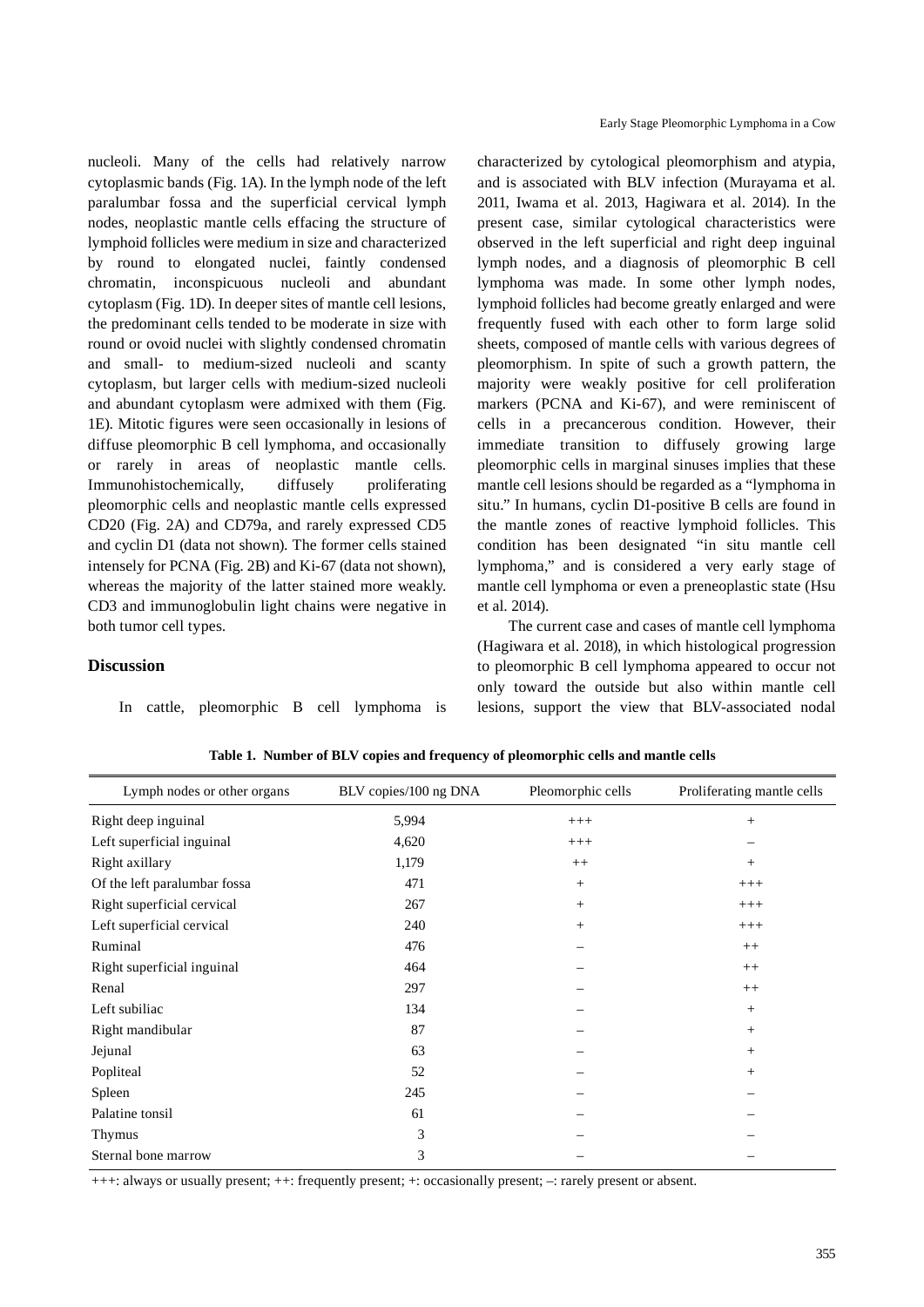Y. Sochi et al.



### **Fig. 1. Histology**

A: A few large atypical lymphoma cells (arrows) are observed in an area composed exclusively of smaller cells. Arrowheads indicate lymphoma cells with prominent nucleoli and relatively scant cytoplasm. Left superficial inguinal lymph node, HE, Bar = 5 μm. B: This mantle cell lesion is located in the site of pre-existing follicles, and larger pleomorphic cells are also seen in the marginal sinus and capsule (top). Right superficial cervical lymph node, HE, Bar = 50 μm. C: Neoplastic mantle cells appear to be transforming into pleomorphic cells (top) in the marginal sinus. Right superficial cervical lymph node, HE, Bar = 10 μm. D: In a sheet-like growth having replaced cortical lymphatic follicles, most neoplastic mantle cells have relatively homogeneous cytological characteristics, but a few large cells (arrows) are visible. Right superficial cervical lymph node, HE, Bar = 5 μm. E: In this medullary part of a sheet-like growth, neoplastic mantle cells are more variable in cell and nuclear size than those in Fig. 1D. Right superficial cervical lymph node, HE, Bar = 5  $\mu$ m.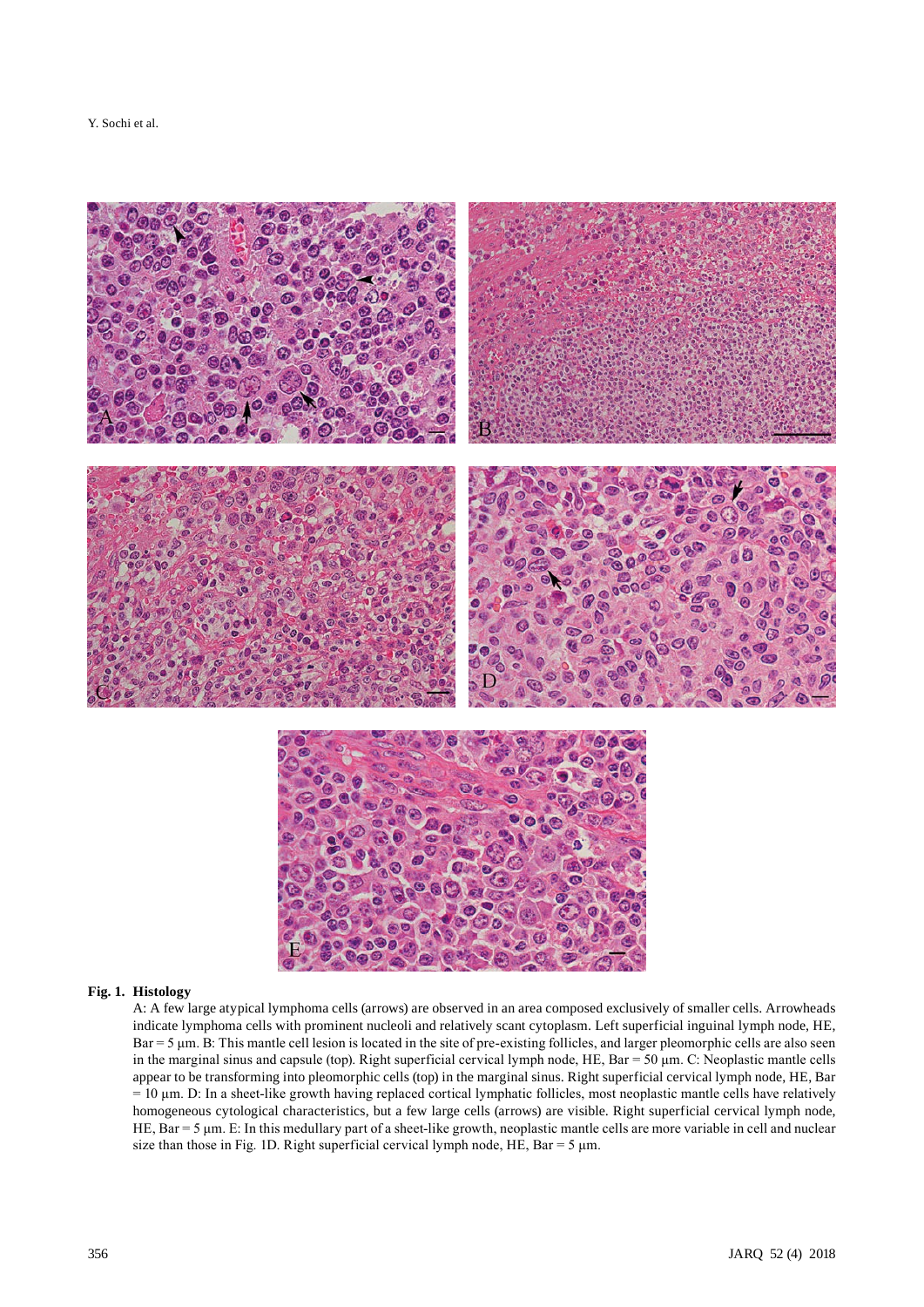pleomorphic B cell lymphoma is derived from mantle cells. As in human mantle cell lymphoma (Feller & Diebold 2004), it is highly probable that focal or sheetlike growth patterns, which are suggestive of a close relationship with mantle cells, are abolished at advanced stages of tumor development. However, an admixture of neoplastic mantle cells and more pleomorphic cells may result in a marked variation in tumor cell size in single tissue sections (Iwama et al. 2013), which can be a helpful index for distinguishing pleomorphic lymphoma from other histological types of lymphoma (Kadota & Ishikawa 2017a, 2017b). Mantle cell lymphoma is rarely seen in cattle, so neoplastic mantle cells may immediately shift to a pleomorphic cell state without showing typical growth patterns in most nodal lymphomas associated with BLV. By contrast, neoplastic mantle cells are considered to less easily transform to pleomorphic cells in mantle cell lymphomas (Hagiwara et al. 2018).

Although histological diagnosis was not available, the number of BLV copies in cattle with enzootic leukosis was significantly higher than in BLV-positive healthy cattle (Somura et al. 2014). In the case described here, there were many neoplastic B cells in lymph nodes that were replaced by pleomorphic cells and also many neoplastic B cells in nodes composed mainly of neoplastic mantle cells. However, the viral copy number was greatly elevated at the stage of pleomorphic lymphoma. This may be due to multiple integrations of BLV proviral DNA in some more highly pleomorphic and atypical cells. In humans, some patients with adult T cell leukemia/ lymphoma (ATL) who show multiple integrations of human T cell lymphotropic virus type 1 (HTLV-1) proviral DNA exhibit an extremely aggressive clinical course, whereas patients with the typical integration of a

single provirus have an indolent clinical course (Shimamoto 1997). This suggests that the number of integrations per cell are correlated with the grade of malignancy of ATL.

Unlike in human ATL with HTLV-1, Southern blot analysis for monoclonal integration of BLV is possible only in some BLV-positive lymphomas (Jacobs et al. 1992). In the current case, neoplastic cell homing may have caused tumor cell growth in mantle zones of multiple lymph nodes. Alternatively or in addition to this, it is probable that the widespread distribution of less aggressive neoplastic mantle cells implies true multicentric carcinogenesis, and a marked elevation of BLV copy numbers in cattle with pleomorphic lymphoma may facilitate further development and transformation of tumors. Multicentric carcinogenesis and multiple integration of proviral DNA in more malignant cells may negatively influence the formation of monoclonal or oligoclonal bands in the Southern blot for monoclonality of BLV-associated lymphoma.

#### **References**

- Abe, Y. et al. (2007) Immunohistochemical study of lymphomas of abdominal cavity origin in two cows with bovine leukemia virus. *Jpn. Agric. Res. Quart.*, **41**, 153-156.
- Anjiki, T. et al. (2009) Immunohistochemical study on cutaneous B cell lymphoma in two cows. *Jpn. Agric. Res. Quart.*, **43**, 33-36.
- Chiorazzi, N. et al. (2005) Chronic lymphocytic leukemia. *N. Eng. J. Med.*, **352**, 804-815.
- Feller, A. C. & Diebold, J. (2004) Mantle cell lymphoma. *In* Histopathology of Nodal and Extranodal Non-Hodgkin's Lymphomas, 3rd ed., Springer, Berlin, 66-75.
- Hagiwara, A. et al. (2014) Histological study of lymphoid neoplasms in cattle infected with bovine leukosis virus. *J.*



#### **Fig. 2. Immunohistochemistry**

A: Both neoplastic mantle cells and larger pleomorphic cells (top) are positive for CD20. Left superficial cervical lymph node, SAB, Bar = 50 μm. B: Large pleomorphic cells staining intensely for PCNA (upper left) in the marginal sinus and capsule, but with the majority of neoplastic mantle cells more weakly positive. Left superficial cervical lymph node, SAB,  $Bar = 50 \mu m$ .